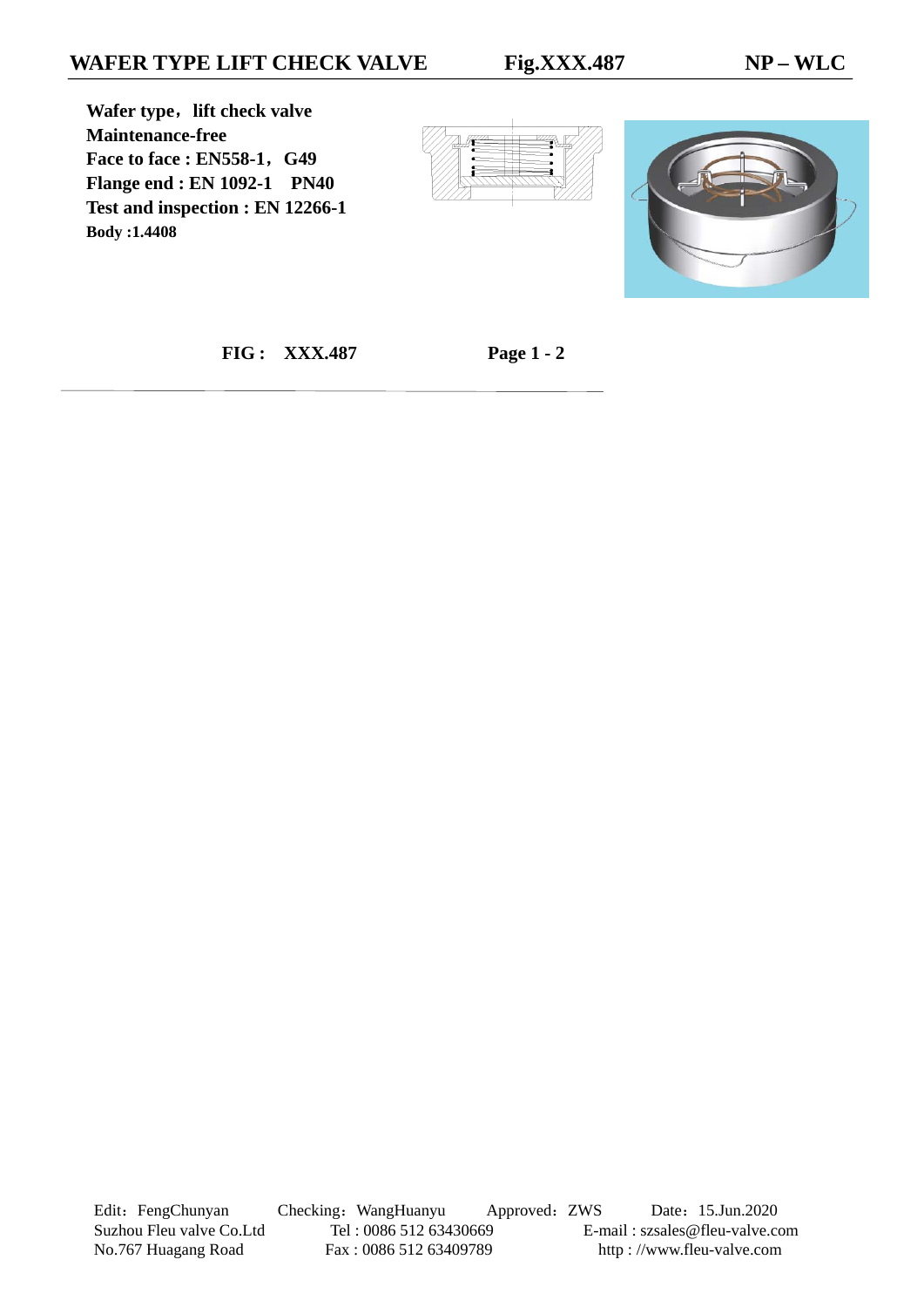#### WAFER TYPE LIFT CHECK VALVE Fig.XXX.487 NP - WLC





|         | PN | <b>Material</b> | Range      |
|---------|----|-----------------|------------|
| 155.487 |    | .4408           | DN15-DN100 |

**Maintenance-free Face to face : EN 558-1,G49 Connection : wafer Test and inspection : EN 12266-1** 

## **Material List**

| NO.            | Part     | <b>Material</b> |
|----------------|----------|-----------------|
|                |          | FIG. 155.487    |
| 1              | Body     | 1.4408          |
| $\overline{2}$ | Disc     | SS316L          |
| 3              | Seat     | Same as body    |
| 4              | Spring   | 1.4408          |
| 5              | Guider   | Same as body    |
| 6              | Ring     | 1.4301          |
| 7              | Retainer | 1.4401          |

# **Dimension List**

| PN | DN  | ΦB  | ФC | $\Phi$ D | L  | WT(kg) |
|----|-----|-----|----|----------|----|--------|
|    | 15  | 39  | 15 | 34       | 16 | 0.1    |
|    | 20  | 46  | 20 | 40       | 19 | 0.2    |
|    | 25  | 54  | 25 | 50       | 22 | 0.3    |
|    | 32  | 70  | 32 | 62       | 28 | 0.4    |
| 40 | 40  | 80  | 40 | 70       | 32 | 0.5    |
|    | 50  | 94  | 46 | 85       | 40 | 1.1    |
|    | 65  | 109 | 62 | 100      | 46 | 1.5    |
|    | 80  | 128 | 75 | 120      | 50 | 2.3    |
|    | 100 | 150 | 86 | 140      | 60 | 3.5    |

### **Flow data**

| <b>Size</b>                           | <b>DN15</b> | <b>DN20</b> | <b>DN25</b> | <b>DN32</b> | <b>DN40</b> | <b>DN50</b> | <b>DN65</b> | <b>DN80</b> | <b>DN100</b> |
|---------------------------------------|-------------|-------------|-------------|-------------|-------------|-------------|-------------|-------------|--------------|
| <b>Cracking</b><br>pressure<br>(mbar) | 23          | 23          | 23          | 24          | 26          | 26          | 28          | 29          | 30           |
| Kv(m3/h at 1bar $\Delta P$ )          | 5           | ┑           | 13          | 20          | 40          | 50          | 70          | 90          | 150          |

Edit: FengChunyan Checking: WangHuanyu Approved: ZWS Date: 15.Jun.2020 No.767 Huagang Road Fax : 0086 512 63409789 http : //www.fleu-valve.com

Suzhou Fleu valve Co.,Ltd. Tel : 0086 512 63430669 E-mail : szsales@fleu-valve.com